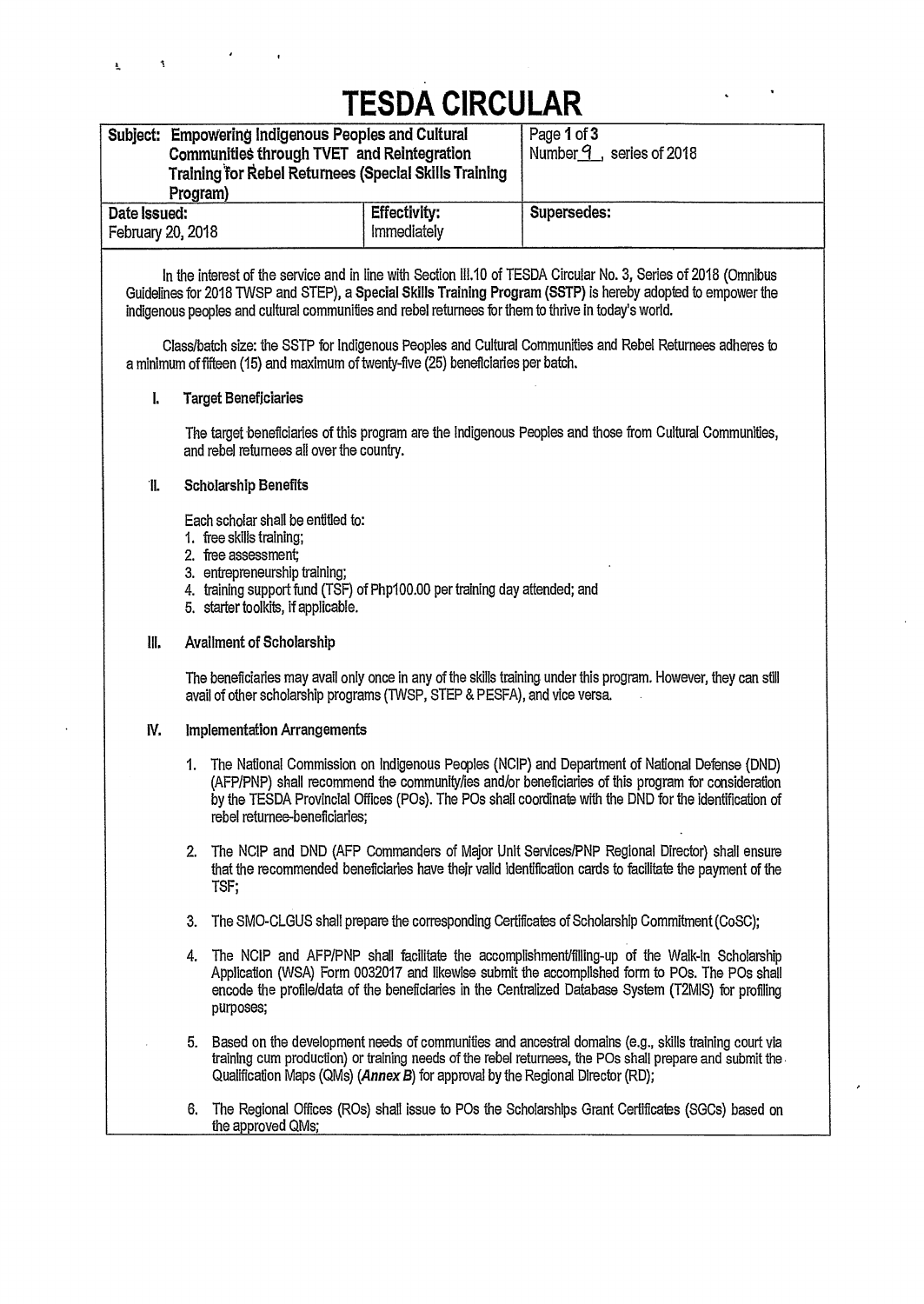# **TESDA CIRCULAR**

 $\mathbf{r}^{\left(1\right)}$  and  $\mathbf{r}$ 

|                                   | Program) | Subject: Empowering Indigenous Peoples and Cultural<br>Communities through TVET and Reintegration<br><b>Training for Rebel Returnees (Special Skills Training</b> |                                                                                                                                                    | Page 2 of 3<br>Number $9$ , series of 2018                                                                                                                                                                                                                                                                                                                                                                                                                                                  |
|-----------------------------------|----------|-------------------------------------------------------------------------------------------------------------------------------------------------------------------|----------------------------------------------------------------------------------------------------------------------------------------------------|---------------------------------------------------------------------------------------------------------------------------------------------------------------------------------------------------------------------------------------------------------------------------------------------------------------------------------------------------------------------------------------------------------------------------------------------------------------------------------------------|
| Date Issued:<br>February 20, 2018 |          |                                                                                                                                                                   | <b>Effectivity:</b><br><b>Immediately</b>                                                                                                          | Supersedes:                                                                                                                                                                                                                                                                                                                                                                                                                                                                                 |
|                                   |          | disbursement of funds for this program;                                                                                                                           |                                                                                                                                                    | 7. The POs shall be responsible for the implementation, monitoring, evaluation and appropriate                                                                                                                                                                                                                                                                                                                                                                                              |
|                                   | 8.       | assessment instruments; and                                                                                                                                       |                                                                                                                                                    | The RO/POs shall ensure that the beneficiaries/graduates shall be assessed for qualifications with                                                                                                                                                                                                                                                                                                                                                                                          |
|                                   |          |                                                                                                                                                                   | Networking Services (JoLiNS) of the respective TVET providers.                                                                                     | 9. The ODDG for TESD Operations, in close collaboration with the NCIP, DND (AFP/PNP) and other<br>concerned agencies, shall ensure the successful implementation of this program including the provision<br>of post-training assistance in the form of job placement support through the Jobs Linkaging and                                                                                                                                                                                 |
| V.                                |          | <b>Implementation Mechanics</b>                                                                                                                                   |                                                                                                                                                    |                                                                                                                                                                                                                                                                                                                                                                                                                                                                                             |
|                                   | 1.       |                                                                                                                                                                   | This program shall offer the TVET Qualifications identified in Annex A;                                                                            |                                                                                                                                                                                                                                                                                                                                                                                                                                                                                             |
|                                   | 2.       |                                                                                                                                                                   |                                                                                                                                                    | The skills trainings in this program shall be implemented through any of the following delivery modes:<br>mobile training, community-based training, institution-based training or blended training; and                                                                                                                                                                                                                                                                                    |
|                                   |          |                                                                                                                                                                   |                                                                                                                                                    | 3. To address the other training needs of IPs and/or rebel returnees that cannot be met through programs<br>registered under the WTR, the POs shall encourage training providers to register NTR programs.                                                                                                                                                                                                                                                                                  |
| VI.                               |          | <b>Administrative and Financial Procedures</b>                                                                                                                    |                                                                                                                                                    |                                                                                                                                                                                                                                                                                                                                                                                                                                                                                             |
|                                   |          | 1. Release of Funds                                                                                                                                               |                                                                                                                                                    |                                                                                                                                                                                                                                                                                                                                                                                                                                                                                             |
|                                   |          | the approved QMs; and<br>b.                                                                                                                                       | release to PO concerned the appropriate amount.                                                                                                    | a. A corresponding Sub-ARO and Notice of Transfer of Allocation (NTA) shall be released based on<br>NTA shall be released to ROs for downloading of the Cash Allocation/s and consequently RO to                                                                                                                                                                                                                                                                                            |
|                                   |          |                                                                                                                                                                   | 2. Payment of Training & Assessment Costs and Entrepreneurship                                                                                     |                                                                                                                                                                                                                                                                                                                                                                                                                                                                                             |
|                                   |          |                                                                                                                                                                   | payment of training & assessment costs and entrepreneurship.                                                                                       | a. POs shall adhere to the salient/relevant provisions of the TESDA Circular No. 3, s. 2018 in the                                                                                                                                                                                                                                                                                                                                                                                          |
|                                   | З.       | Payment of Training Support Fund (TSF):                                                                                                                           |                                                                                                                                                    |                                                                                                                                                                                                                                                                                                                                                                                                                                                                                             |
|                                   |          | a.<br>b.                                                                                                                                                          | under a Special Power of Attorney executed by the scholars), on a weekly basis;<br>(Enrollment Report) and duly accomplished attendance sheet; and | The payment of TSF, computed at One Hundred Pesos (P100.00) per training day attended, shall<br>be released by the concerned POs directly to the scholars (or his/her representative/s authorized<br>The POs shall release the TSF, covering 1 <sup>st</sup> week of training, upon submission of MIS-03-02<br>c. Subsequent payments shall correspond to the actual number of days of attendance in the<br>succeeding weeks and upon submission of the duly accomplished attendance sheet. |
|                                   | 4.       | <b>Purchase of Starter Toolkits</b>                                                                                                                               |                                                                                                                                                    |                                                                                                                                                                                                                                                                                                                                                                                                                                                                                             |
|                                   |          | a.                                                                                                                                                                | CLGUS in collaboration with Procurement Division, AS;                                                                                              | The technical specifications of toolkits shall be standardized at the National Level through SMO-                                                                                                                                                                                                                                                                                                                                                                                           |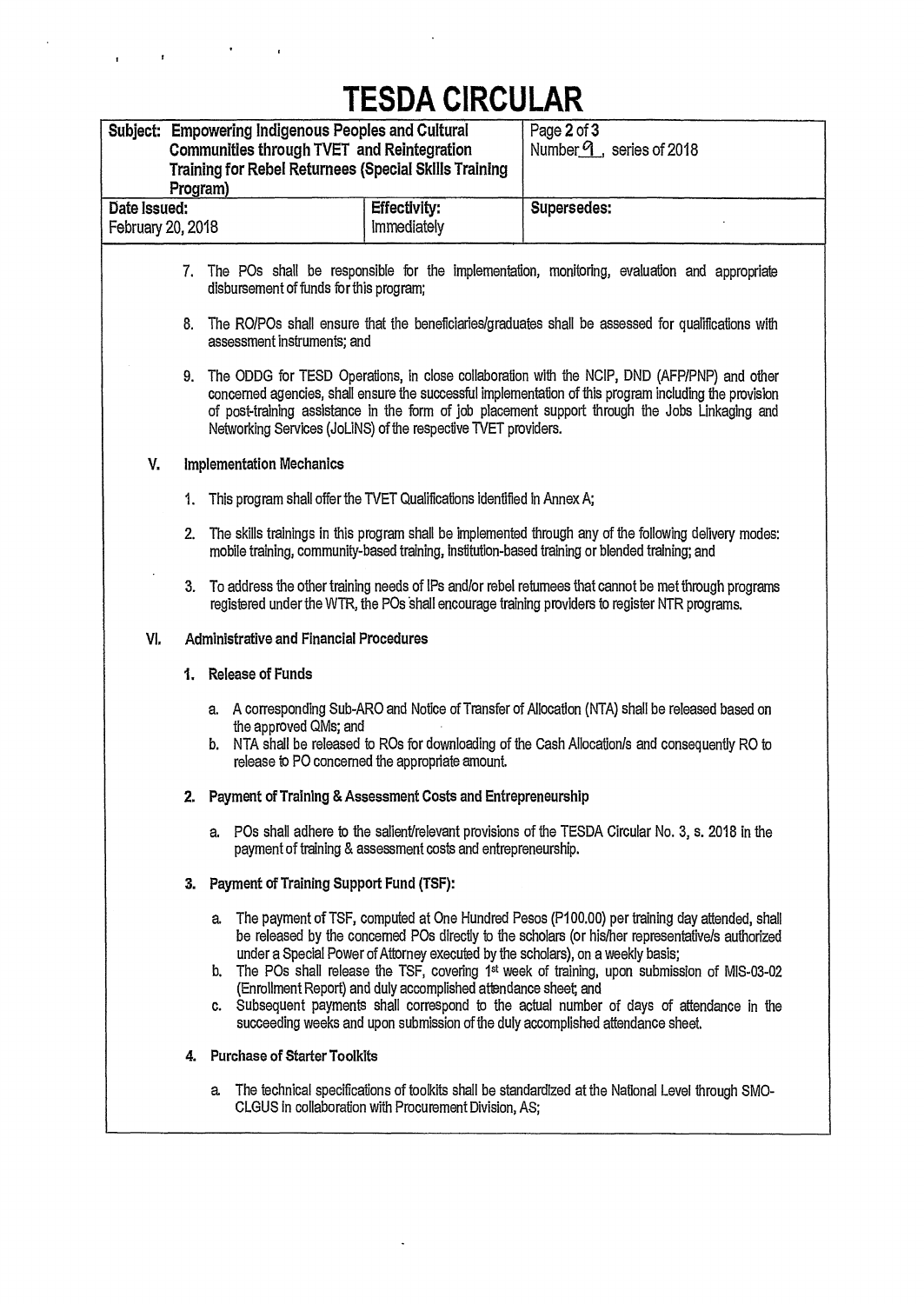# **TESDA CIRCULAR**

| Subject: Empowering Indigenous Peoples and Cultural                        |                                                                              | Page 3 of 3                                                                                                                                                                                                                                                                                    |
|----------------------------------------------------------------------------|------------------------------------------------------------------------------|------------------------------------------------------------------------------------------------------------------------------------------------------------------------------------------------------------------------------------------------------------------------------------------------|
| Communities through TVET and Reintegration                                 |                                                                              | Number <sup>q</sup> , series of 2018                                                                                                                                                                                                                                                           |
| Training for Rebel Returnees (Special Skills Training                      |                                                                              |                                                                                                                                                                                                                                                                                                |
| Program)                                                                   |                                                                              |                                                                                                                                                                                                                                                                                                |
| Date Issued:<br>February 20, 2018                                          | <b>Effectivity:</b><br><b>Immediately</b>                                    | Supersedes:                                                                                                                                                                                                                                                                                    |
|                                                                            |                                                                              |                                                                                                                                                                                                                                                                                                |
| b.<br>qualification; and<br>C.<br>VII.<br><b>Monitoring and Evaluation</b> | Acknowledgment Receipt (Annex C) noted by the concerned Provincial Director. | The ROs shall be responsible in the procurement of the necessary starter toolkits for each<br>The ROs/POs, insofar as practicable shall release the toolkits to the scholars during the training<br>program. Acceptance/Receipt by the trainee of the starter toolkit shall be supported by an |
|                                                                            |                                                                              |                                                                                                                                                                                                                                                                                                |
| evaluation, and reporting of this program.                                 |                                                                              | The ODDG for TESDO shall be responsible for the overall coordination, implementation, monitoring,                                                                                                                                                                                              |
| of the TESDA Circular No. 3, s. 2018.                                      |                                                                              | Unless otherwise specified herein, this program shall be implemented consistent with other salient provisions                                                                                                                                                                                  |
| This Circular takes effect as indicated.                                   |                                                                              |                                                                                                                                                                                                                                                                                                |
|                                                                            |                                                                              |                                                                                                                                                                                                                                                                                                |
|                                                                            |                                                                              |                                                                                                                                                                                                                                                                                                |
|                                                                            |                                                                              | GUILING "GENE" A. MAMONDIONG<br>Director General/Secretary                                                                                                                                                                                                                                     |
|                                                                            |                                                                              |                                                                                                                                                                                                                                                                                                |
|                                                                            |                                                                              |                                                                                                                                                                                                                                                                                                |
|                                                                            |                                                                              |                                                                                                                                                                                                                                                                                                |
|                                                                            |                                                                              |                                                                                                                                                                                                                                                                                                |
|                                                                            |                                                                              |                                                                                                                                                                                                                                                                                                |
|                                                                            |                                                                              |                                                                                                                                                                                                                                                                                                |
|                                                                            |                                                                              |                                                                                                                                                                                                                                                                                                |
|                                                                            |                                                                              |                                                                                                                                                                                                                                                                                                |
|                                                                            |                                                                              |                                                                                                                                                                                                                                                                                                |
|                                                                            |                                                                              |                                                                                                                                                                                                                                                                                                |
|                                                                            |                                                                              |                                                                                                                                                                                                                                                                                                |
|                                                                            |                                                                              |                                                                                                                                                                                                                                                                                                |
|                                                                            |                                                                              |                                                                                                                                                                                                                                                                                                |
|                                                                            |                                                                              |                                                                                                                                                                                                                                                                                                |
|                                                                            |                                                                              |                                                                                                                                                                                                                                                                                                |
|                                                                            |                                                                              |                                                                                                                                                                                                                                                                                                |
|                                                                            |                                                                              |                                                                                                                                                                                                                                                                                                |
|                                                                            |                                                                              |                                                                                                                                                                                                                                                                                                |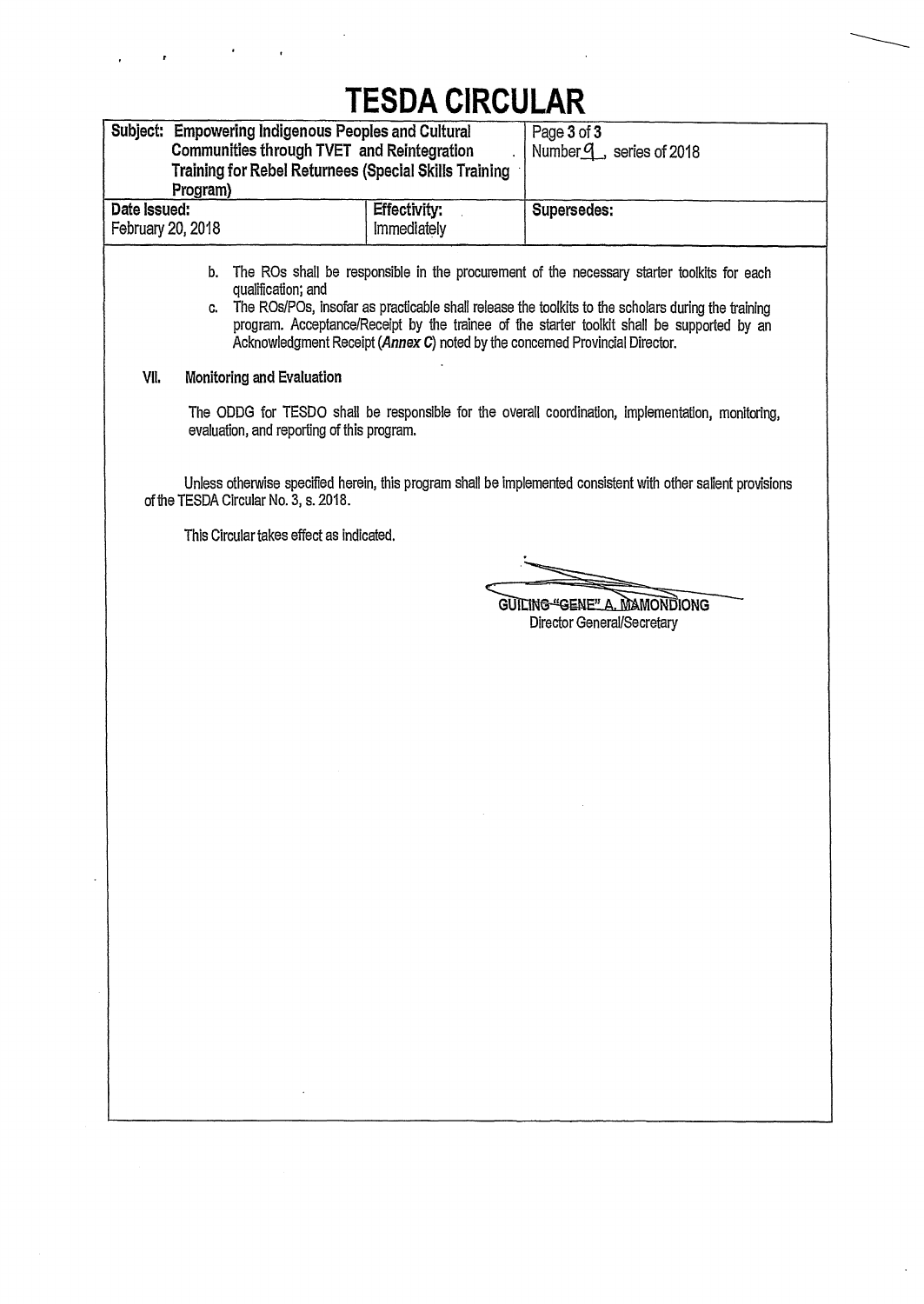## **Technical Education and Skills Development Authority**

## **Empowering indigenous Peoples and Cultural Communities through TVET and Reintegration Training for Rebel Returnees (Special Skills Training Program)**

## **WET Qualifications Schedule of Cost**

### **A.) With Starter Toolkits**

| Sector       | <b>TVET Qualification Title</b>              | No. of<br><b>Training</b> | No. of<br><b>Training</b> | <b>Training</b><br>Cost | <b>Training</b><br><b>Allowance</b> | Entre-<br>preneurship | <b>Assessment</b><br><b>Fee</b> | Per Capita<br>Cost |
|--------------|----------------------------------------------|---------------------------|---------------------------|-------------------------|-------------------------------------|-----------------------|---------------------------------|--------------------|
|              |                                              | <b>Hours</b>              | <b>Days</b>               | (PhP)                   | (PhP)                               | (PhP)                 | (PhP)                           | (PhP)              |
| Agriculture  | Animal Production (Poultry-Chicken)<br>NC II | 256                       | 32                        | 10,000.00               | 3,200.00                            | 800.00                | 300.00                          | 14,300.00          |
|              | Animal Production (Swine) NC II              | 336                       | 42                        | 10,000.00               | 4,200.00                            | 800.00                | 400.00                          | 15,400.00          |
|              | Animal Production (Ruminants) NC II          | 336                       | 42                        | 10,000.00               | 4,200.00                            | 800.00                | 800.00                          | 15,800.00          |
|              | Raise Organic Chicken (Leading to            | 72                        | 9                         | 2,000.00                | 900.00                              | 800.00                | 500.00                          | 4,200.00           |
|              | <b>Organic Agriculture Production NC II)</b> |                           |                           |                         |                                     |                       |                                 |                    |
|              | Produce Organic Vegetable (Leading           |                           |                           |                         |                                     |                       |                                 |                    |
|              | to Organic Agriculture Production NC         | 64                        | 8                         | 1,600.00                | 800.00                              | 800.00                | 500.00                          | 3,700.00           |
|              | $\vert$ II)                                  |                           |                           |                         |                                     |                       |                                 |                    |
|              | Produce Organic Concoction and               |                           |                           |                         |                                     |                       |                                 |                    |
|              | <b>Extracts (Leading to Organic</b>          | 64                        | 8                         | 1,600.00                | 800.00                              | 800.00                | 500.00                          | 3,700.00           |
|              | Agriculture Production NC II)                |                           |                           |                         |                                     |                       |                                 |                    |
| Automotive   | Perform Diesel Engine Tune up                |                           |                           |                         |                                     |                       |                                 |                    |
|              | (Leading to Automotive Servicing NC          | 160                       | 20                        | 2,000.00                | 2,000.00                            | 800.00                | 325.00                          | 5,125.00           |
|              |                                              |                           |                           |                         |                                     |                       |                                 |                    |
|              | Perform Gas Engine Tune Up                   |                           |                           |                         |                                     |                       |                                 |                    |
|              | (Leading to Automotive Servicing NC          | 160                       | 20                        | 2,000.00                | 2,000.00                            | 800.00                | 335.00                          | 5,135.00           |
|              |                                              |                           |                           |                         |                                     |                       |                                 |                    |
|              | Service Underchassis Components              |                           |                           |                         |                                     |                       |                                 |                    |
|              | (Leading to Automotive Servicing NC          | 80                        | 10                        | 900.00                  | 1,000.00                            | 800.00                | 300.00                          | 3,000.00           |
|              | II)                                          |                           |                           |                         |                                     |                       |                                 |                    |
|              | Service Engine Components (Leading           |                           |                           |                         |                                     |                       |                                 |                    |
|              | to Automotive Servicing NC II)               | 96                        | 12                        | 1,000.00                | 1,200.00                            | 800.00                | 305.00                          | 3,305.00           |
|              | Service Automotive Electrical                |                           |                           |                         |                                     |                       |                                 |                    |
|              | <b>Components (Leading to Automotive</b>     | 232                       | 29                        | 2,000.00                | 2,900.00                            | 800.00                | 300.00                          | 6,000.00           |
|              | Servicing NC II)                             |                           |                           |                         |                                     |                       |                                 |                    |
|              | Service Power Train Components               |                           |                           |                         |                                     |                       |                                 |                    |
|              | (Leading to Automotive Servicing NC          | 112                       | 14                        | 1,100.00                | 1,400.00                            | 800.00                | 550.00                          | 3,850.00           |
|              | H)                                           |                           |                           |                         |                                     |                       |                                 |                    |
|              | Service Motorcycle/Small engine              |                           |                           |                         |                                     |                       |                                 |                    |
|              | System                                       |                           |                           |                         |                                     |                       |                                 |                    |
|              | (Leading to Motorcycle/Small Engine          | 144                       | 18                        | 2,200.00                | 1,800.00                            | 800.00                | 350.00                          | 5,150.00           |
|              | Servicing NC II)                             |                           |                           |                         |                                     |                       |                                 |                    |
|              | Service Electrical System                    |                           |                           |                         |                                     |                       |                                 |                    |
|              | (Leading to Motorcycle/Small Engine          | 94                        | 12                        | 1,300.00                | 1,200.00                            | 800.00                | 350.00                          | 3,650.00           |
|              | Servicing NC II)                             |                           |                           |                         |                                     |                       |                                 |                    |
|              | Overhaul Motorcycle/Small engine             |                           |                           |                         |                                     |                       |                                 |                    |
|              | (Leading to Motorcycle/Small Engine          | 248                       | 31                        | 4,000.00                | 3,100.00                            | 800.00                | 350.00                          | 8,250.00           |
|              | Servicing NC II)                             |                           |                           |                         |                                     |                       |                                 |                    |
| Construction | Carpentry NC II                              | 192                       | 24                        | 7,000.00                | 2,400.00                            | 800.00                | 500.00                          | 10,700.00          |
|              | Electrical Installation and                  |                           |                           |                         |                                     |                       |                                 |                    |
|              | Maintenance NC II                            | 220                       | 28                        | 5,000.00                | 2,800.00                            | 800.00                | 1,250.00                        | 9,850.00           |
|              | Masonry NC I                                 | 128                       | 16                        | 5,000.00                | 1,600.00                            | 800.00                | 500.00                          | 7,900.00           |
|              | Plaster Concrete/Masonry Surface             |                           |                           |                         |                                     |                       |                                 |                    |
|              | (Leading to Masonry NC II)                   | 160                       | 20                        | 2,500.00                | 2,000.00                            | 800.00                | 500.00                          | 5,800.00           |
|              | Install Pre-cast Balusters and Handrail      |                           |                           |                         |                                     |                       |                                 |                    |
|              | (Leading to Masonry NC II)                   | 80                        | 10                        | 1,000.00                | 1,000.00                            | 800.00                | 500.00                          | 3,300.00           |
|              | Pipefitting NC II                            | 232                       | 29                        | 5,000.00                | 2,900.00                            | 800.00                | 500.00                          | 9,200.00           |
|              |                                              |                           |                           |                         |                                     |                       |                                 |                    |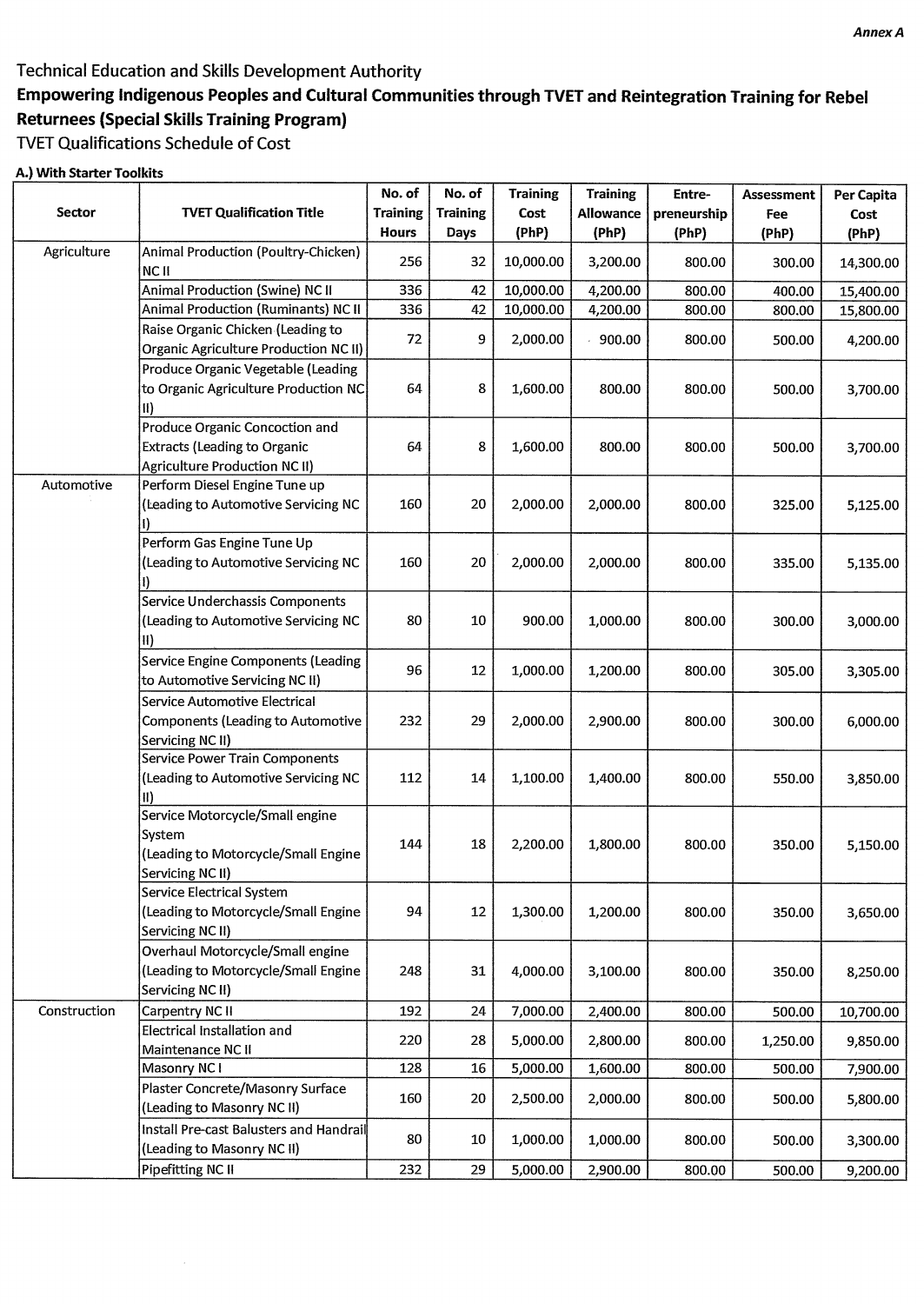| <b>Sector</b>                                            | <b>TVET Qualification Title</b>                                                                                 | No. of<br><b>Training</b> | No. of<br><b>Training</b> | <b>Training</b><br>Cost | <b>Training</b><br><b>Allowance</b> | Entre-<br>preneurship | <b>Assessment</b><br>Fee | Per Capita<br>Cost |
|----------------------------------------------------------|-----------------------------------------------------------------------------------------------------------------|---------------------------|---------------------------|-------------------------|-------------------------------------|-----------------------|--------------------------|--------------------|
|                                                          |                                                                                                                 | <b>Hours</b>              | Days                      | (PhP)                   | (PhP)                               | (PhP)                 | (PhP)                    | (PhP)              |
| Construction                                             | Perform Multiple Plumbing<br><b>Installation and Repair Maintenance</b><br>Works<br>(Leading to Plumbing NC II) | 168                       | 21                        | 7,000.00                | 2,100.00                            | 800.00                | 700.00                   | 10,600.00          |
|                                                          | <b>Construction Painting NC II</b>                                                                              | 208                       | 26                        | 5,500.00                | 2,600.00                            | 800.00                | 700.00                   | 9,600.00           |
|                                                          | Tile Setting NC II                                                                                              | 112                       | 14                        | 6,000.00                | 1,400.00                            | 800.00                | 500.00                   | 8,700.00           |
| Heating, Ventilation,<br>Refrigeration                   | Airconditioning and RAC Servicing (Dom/RAC) NC II                                                               | 264                       | 33                        | 10,000.00               | 3,300.00                            | 800.00                | 500.00                   | 14,600.00          |
| Metals and<br>Engineering                                | Shielded Metal Arc Welding (SMAW)<br>NC I                                                                       | 292                       | 37                        | 10,000.00               | 3,700.00                            | 800.00                | 1,580.00                 | 16,080.00          |
| Electronics                                              | Semi-conductor and Assemble Electronics Products<br>(Leading to EPAS NC II)                                     | 104                       | 13                        | 2,000.00                | 1,300.00                            | 800.00                | 485.00                   | 4,585.00           |
|                                                          | Service Consumer Electronic Products<br>and Systems (Leading to EPAS NC II)                                     | 120                       | 15                        | 3,000.00                | 1,500.00                            | 800.00                | 470.00                   | 5,770.00           |
|                                                          | Service Industrial Electronic Modules,<br><b>Products and Systems</b><br>(Leading to EPAS NC II)                | 120                       | 15                        | 3,000.00                | 1,500.00                            | 800.00                | 510.00                   | 5,810.00           |
| Furniture and<br><b>Fixtures</b>                         | <b>Furniture Making (Finishing) NC II</b>                                                                       | 240                       | 30                        | 5,000.00                | 3,000.00                            | 800.00                | 500.00                   | 9,300.00           |
| Garments and                                             | Dressmaking NC II                                                                                               | 280                       | 35                        | 3,500.00                | 3,500.00                            | 800.00                | 420.00                   | 8,220.00           |
| Textile                                                  | Tailoring NC II                                                                                                 | 280                       | 35                        | 3,500.00                | 3,500.00                            | 800.00                | 400.00                   | 8,200.00           |
| Health, Social and                                       | Hilot (Wellness Massage) NC II                                                                                  | 144                       | 18                        | 5,000.00                | 1,800.00                            | 800.00                | 500.00                   | 8,100.00           |
| <b>Other Community</b><br>Development<br><b>Services</b> | Perform Manicure and Pedicure<br>[Leading to Beauty Care NC II/Beauty<br>Care Services (Nail Care) NC II]       | 160                       | 20                        | 2,740.00                | 2,000.00                            | 800.00                | 200.00                   | 5,740.00           |
|                                                          | Perform Hand Spa [Leading to<br>Beauty Care NC II/Beauty Care<br>Services (Nail Care) NC II]                    | 192                       | 24                        | 2,000.00                | 2,400.00                            | 800.00                | 300.00                   | 5,500.00           |
|                                                          | Perform Body Massage (Leading to<br>Beauty Care NC II)                                                          | 192                       | 24                        | 2,000.00                | 2,400.00                            | 800.00                | 300.00                   | 5,500.00           |
|                                                          | Perform Body Scrub (Leading to<br>Beauty Care NC II)                                                            | 192                       | 24                        | 2,500.00                | 2,400.00                            | 800.00                | 400.00                   | 6,100.00           |
|                                                          | Perform Facial Treatment (Leading to<br>Beauty Care NC II)                                                      | 144                       | 18                        | 2,000.00                | 1,800.00                            | 800.00                | 500.00                   | 5,100.00           |
|                                                          | Perform Foot Spa [Leading to Beauty]<br>Care NC II/Beauty Care Services (Nail<br>Care) NC II]                   | 192                       | 24                        | 2,000.00                | 2,400.00                            | 800.00                | 300.00                   | 5,500.00           |
|                                                          | Perform Facial Make-up (Leading to<br>Beauty Care NC II)                                                        | 160                       | 20                        | 2,000.00                | 2,000.00                            | 800.00                | 500.00                   | 5,300.00           |
|                                                          | Perform Hair Coloring/Bleaching<br>Services (Leading to Hairdressing NC<br>II)                                  | 240                       | 30                        | 2,000.00                | 3,000.00                            | 800.00                | 500.00                   | 6,300.00           |
|                                                          | Perform Hair Perming/Straightening<br>(Leading to Hairdressing NC II)                                           | 200                       | 25                        | 2,000.00                | 2,500.00                            | 800.00                | 500.00                   | 5,800.00           |
|                                                          | Perform Hair Cutting Services<br>(Leading to Hairdressing NC II)                                                | 224                       | 28                        | 2,000.00                | 2,800.00                            | 800.00                | 500.00                   | 6,100.00           |
| Tourism                                                  | Bread Making (Leading to Bread and<br>Pastry Production NC II)                                                  | 80                        | 10                        | 3,500.00                | 1,000.00                            | 800.00                | 250.00                   | 5,550.00           |
|                                                          | Pastry Making (Leading to Bread and<br>Pastry Production NC II)                                                 | 80                        | 10                        | 3,500.00                | 1,000.00                            | 800.00                | 250.00                   | 5,550.00           |
|                                                          | Cake Making (Leading to Bread and<br>Pastry Production NC II)                                                   | 80                        | 10                        | 3,500.00                | 1,000.00                            | 800.00                | 250.00                   | 5,550.00           |
|                                                          | Prepare and Cook Hot Meals (Leading<br>to Cookery NC II)                                                        | 224                       | 28                        | 4,600.00                | 2,800.00                            | 800.00                | 500.00                   | 8,700.00           |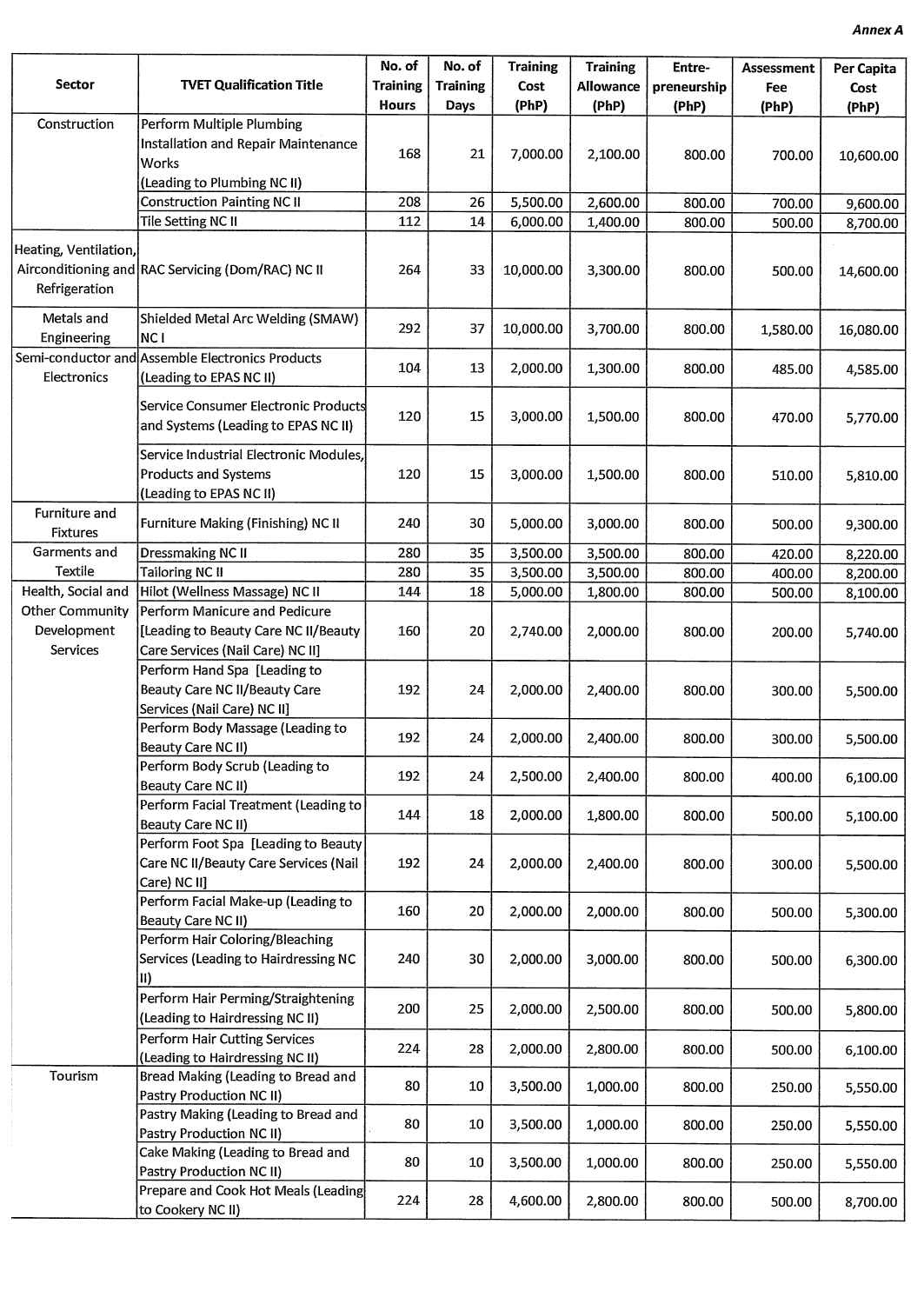|                  |                                      | No. of          | No. of          | <b>Training</b> | <b>Training</b>  | Entre-      | Assessment | Per Capita |
|------------------|--------------------------------------|-----------------|-----------------|-----------------|------------------|-------------|------------|------------|
| <b>Sector</b>    | <b>TVET Qualification Title</b>      | <b>Training</b> | <b>Training</b> | Cost            | <b>Allowance</b> | preneurship | Fee        | Cost       |
|                  |                                      | <b>Hours</b>    | Days            | (PhP)           | (PhP)            | (PhP)       | (PhP)      | (PhP)      |
| Tourism          | Prepare Cold Meals (Leading to       | 128             | 16              | 3,400.00        |                  |             |            |            |
|                  | Cookery NC II)                       |                 |                 |                 | 1,600.00         | 800.00      | 500.00     | 6,300.00   |
| Process Food and | Process Food by Salting, Curing and  |                 |                 |                 |                  |             |            |            |
| <b>Beverages</b> | Smoking (Leading to Food Processing  | 80              | 10              | 1,000.00        | 1,000.00         | 800,00      | 300.00     | 3,100.00   |
|                  | $NC$ II)                             |                 |                 |                 |                  |             |            |            |
|                  | Process Food by Fermentation and     |                 |                 |                 |                  |             |            |            |
|                  | Pickling (Leading to Food Processing | 96              | 12              | 1,000.00        | 1,200.00         | 800.00      | 200.00     | 3,200.00   |
|                  | INC II).                             |                 |                 |                 |                  |             |            |            |
|                  | Process Food by Sugar Concentration  |                 |                 |                 |                  |             |            |            |
|                  | (Leading to Food Processing NC II)   | 96              | 12              | 1,000.00        | 1,200.00         | 800.00      | 200.00     | 3,200.00   |
|                  |                                      |                 |                 |                 |                  |             |            |            |
| <b>Utilities</b> | Service Consumer Electronic Products |                 |                 |                 |                  |             |            |            |
|                  | and Systems (Assembly of Solar       | 64              | 8               | 5,000.00        | 800.00           | 800.00      | 470.00     | 7,070.00   |
|                  | Nightlight and Post Lamp)            |                 |                 |                 |                  |             |            |            |

### **B.) Without Starter Toolkits**

| Sector      | <b>TVET Qualification Title</b>                                                                          | No. of<br><b>Training</b><br><b>Hours</b> | No. of<br><b>Training</b><br><b>Days</b> | <b>Training</b><br>Cost<br>(PhP) | <b>Training</b><br>Allowance<br>(PhP) | Entre-<br>preneurship<br>(PhP) | <b>Assessment</b><br><b>Fee</b><br>(PhP) | Per Capita<br>Cost<br>(PhP) |
|-------------|----------------------------------------------------------------------------------------------------------|-------------------------------------------|------------------------------------------|----------------------------------|---------------------------------------|--------------------------------|------------------------------------------|-----------------------------|
| Agriculture | <b>Agricultural Crops Production NC1</b>                                                                 | 302                                       | 38                                       | 8,000.00                         | 3,775.00                              | 800.00                         | 300.00                                   | 12,875.00                   |
|             | <b>Agricultural Crops Production NC II</b>                                                               | 336                                       | 42                                       | 10,000.00                        | 4,200.00                              | 800.00                         | 500.00                                   | 15,500.00                   |
|             | <b>Agricultural Crops Production NC III</b>                                                              | 445                                       | 56                                       | 8,000.00                         | 5,562.50                              | 800.00                         | 400.00                                   | 14,762.50                   |
|             | Animal Production (Poultry-Chicken)<br><b>NC II</b>                                                      | 226                                       | 29                                       | 10,000.00                        | 2,900.00                              | 800.00                         | 300.00                                   | 14,000.00                   |
|             | Animal Production (Ruminants) NC II                                                                      | 306                                       | 38                                       | 10,000.00                        | 3,825.00                              | 800.00                         | 800.00                                   | 15,425.00                   |
|             | Animal Production (Swine) NC II                                                                          | 306                                       | 38                                       | 10,000.00                        | 3,825.00                              | 800.00                         | 400.00                                   | 15,025.00                   |
|             | Application of Science and                                                                               |                                           |                                          |                                  |                                       |                                |                                          |                             |
|             | Technology to Natural Farming and<br>Organic Agriculture Systems                                         | 500                                       | 63                                       | 21,600.00                        | 6,250.00                              | 800.00                         |                                          | 28,650.00                   |
|             | Apply Bio-Control Measures (Leading<br>to Pest Management (Vegetables) NC<br>$\vert \text{II} \rangle$   | 52                                        | $\overline{7}$                           | 1,300.00                         | 650.00                                | 800.00                         |                                          | 2,750.00                    |
|             | <b>Apply Cultural Management</b><br><b>Strategies (Leading to Pest</b><br>Management (Vegetables) NC II) | 64                                        | 8                                        | 1,600.00                         | 800.00                                | 800.00                         |                                          | 3,200.00                    |
|             | Apply Physical Control Measures<br>(Leading to Pest Management<br>(Vegetables) NC II)                    | 52                                        | $\overline{7}$                           | 1,300.00                         | 650.00                                | 800.00                         |                                          | 2,750.00                    |
|             | Aquaculture NC II                                                                                        | 1,276                                     | 160                                      | 10,000.00                        | 15,950.00                             | 800.00                         | 350.00                                   | 27,100.00                   |
|             | Brood and Grow Chicks (Leading to<br>Animal Production (Poultry-Chicken)<br>NCII)                        | 236                                       | 30                                       | 10,400.00                        | 2,950.00                              | 800.00                         |                                          | 14,150.00                   |
|             | Conduct Field Assessment (Leading to<br>Pest Management (Vegetables) NC II)                              | 40                                        | 5                                        | 1,000.00                         | 500.00                                | 800.00                         |                                          | 2,300.00                    |
|             | Control Weeds (Leading to<br>Agricultural Crops Production NC III)                                       | 44                                        | 6                                        | 2,100.00                         | 550.00                                | 800.00                         |                                          | 3,450.00                    |
|             | Coordinate Horticultural Crop<br>Harvesting (Leading to Horticulture<br>NC III)                          | 70                                        | 9                                        | 1,300.00                         | 875.00                                | 800.00                         |                                          | 2,975.00                    |
|             | Coordinate Horticultural<br>Maintenance Program (Leading to<br>Horticulture NC III)                      |                                           | 9                                        | 1,300.00                         | 875.00                                | 800.00                         |                                          | 2,975.00                    |
|             | Corn Production                                                                                          | 88                                        | 11                                       | 2,600.00                         | 1,100.00                              | 800.00                         |                                          | 4,500.00                    |
|             | Edible Landscapping with Farm<br><b>Branding</b>                                                         | 48                                        | 6                                        | 1,800.00                         | 600.00                                | 800.00                         |                                          | 3,200.00                    |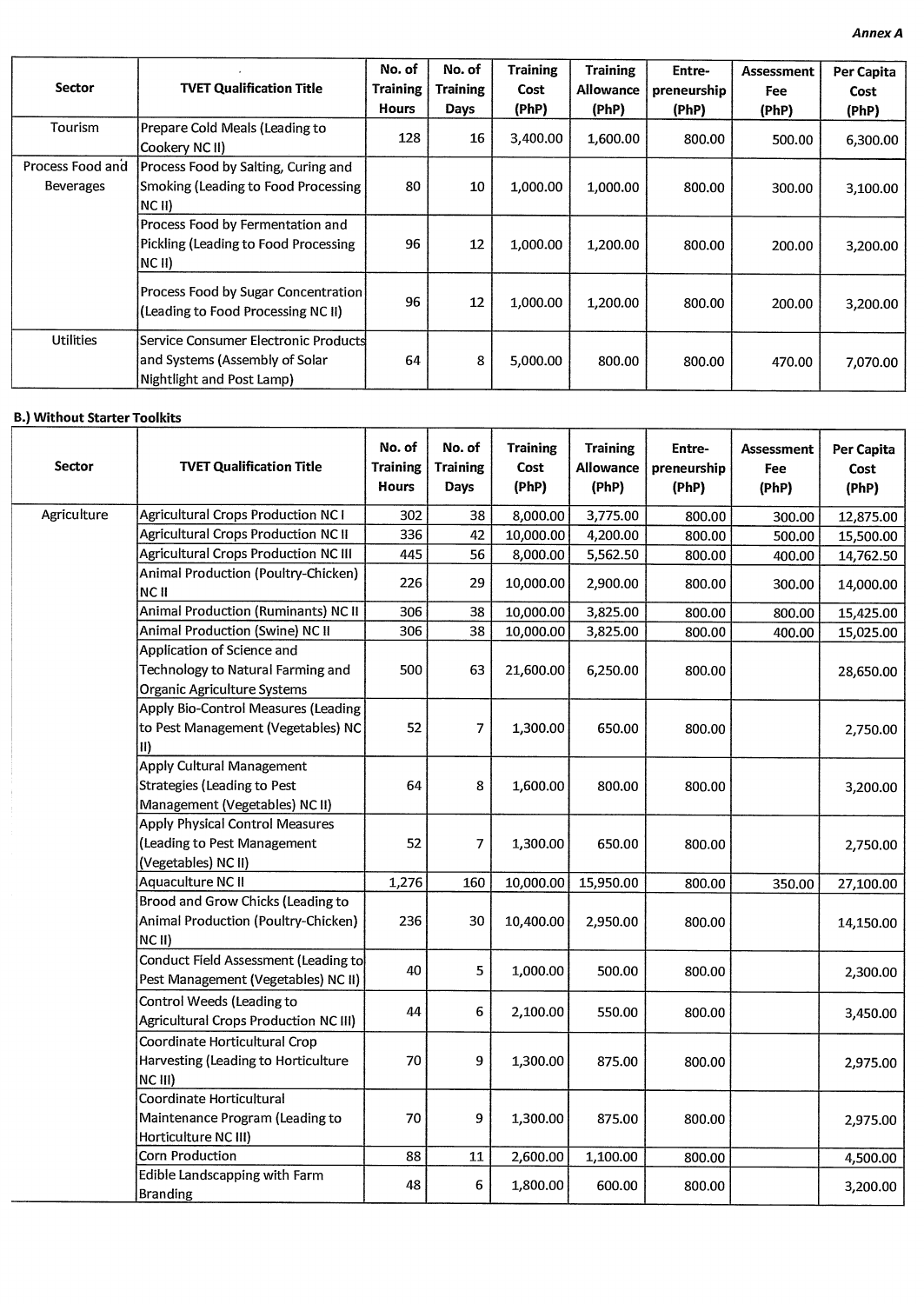| Sector      | <b>TVET Qualification Title</b>                                                                                                    | No. of<br><b>Training</b><br><b>Hours</b> | No. of<br><b>Training</b><br><b>Days</b> | <b>Training</b><br>Cost<br>(PhP) | <b>Training</b><br><b>Allowance</b><br>(PhP) | Entre-<br>preneurship<br>(PhP) | Assessment<br>Fee<br>(PhP) | Per Capita<br>Cost<br>(PhP) |
|-------------|------------------------------------------------------------------------------------------------------------------------------------|-------------------------------------------|------------------------------------------|----------------------------------|----------------------------------------------|--------------------------------|----------------------------|-----------------------------|
| Agriculture | <b>Establish Agronomics Crops (Leading</b>                                                                                         |                                           |                                          |                                  |                                              |                                |                            |                             |
|             | to Agricultural Crops Production NC<br>$\vert$ III)                                                                                | 52                                        | 7                                        | 900.00                           | 650.00                                       | 800.00                         |                            | 2,350.00                    |
|             | Establish Horticultural Maintenance                                                                                                |                                           |                                          |                                  |                                              |                                |                            |                             |
|             | Program (Leading to Horticulture NC<br>$\vert \vert \vert \vert$                                                                   | 36                                        | 5                                        | 600.00                           | 450.00                                       | 800.00                         |                            | 1,850.00                    |
|             | Handle Breeders (Leading to Animal<br>Production (Swine) NC II)                                                                    | 236                                       | 30                                       | 7,700.00                         | 2,950.00                                     | 800.00                         |                            | 11,450.00                   |
|             | Horticulture NC III                                                                                                                | 445                                       | 56                                       | 8,000.00                         | 5,562.50                                     | 800.00                         | 300.00                     | 14,662.50                   |
|             | <b>Implement Plant Nutrition Program</b><br>(Leading to Agricultural Crops                                                         | 44                                        | 6                                        | 2,100.00                         | 550.00                                       | 800.00                         |                            | 3,450.00                    |
|             | Production NC III)<br>Implement Post-Harvest Program<br>(Leading to Agricultural Crops<br>Production NC III)                       | 44                                        | 6                                        | 800.00                           | 550.00                                       | 800.00                         |                            | 2,150.00                    |
|             | Keep Records for Farm Business<br>(Leading to Agricultural Crops<br>Production NC III)                                             | 36                                        | 5                                        | 600.00                           | 450.00                                       | 800.00                         |                            | 1,850.00                    |
|             | Maintain and Monitor Environment<br>Work Practices (Leading to<br>Horticulture NC III)                                             | 70                                        | 9                                        | 1,300.00                         | 875.00                                       | 800.00                         |                            | 2,975.00                    |
|             | Maintain Houseing, Farm Implements<br>and Sorrounding Area (Leading to<br>Animal Production (Ruminants) NC II)                     | 42                                        | 5                                        | 1,400.00                         | 525.00                                       | 800.00                         |                            | 2,725.00                    |
|             | Maintain Poultry house (Leading to<br>Animal Production (Poultry-Chicken)<br>$NC$ $II)$                                            | 70                                        | 9                                        | 2,100.00                         | 875.00                                       | 800.00                         |                            | 3,775.00                    |
|             | Mechanized Farming for Multi Corp<br>Production                                                                                    | 104                                       | 13                                       | 2,900.00                         | 1,300.00                                     | 800.00                         |                            | 5,000.00                    |
|             | Monitor results of Pest Management<br><b>Activities and Provide Feedback</b><br>(Leading to Pest Management<br>(Vegetables) NC II) | 52                                        | $\boldsymbol{7}$                         | 1,300.00                         | 650.00                                       | 800.00                         |                            | 2,750.00                    |
|             | Mushroom Production and<br>Processing                                                                                              | 32                                        | 4                                        | 1,000.00                         | 400.00                                       | 800.00                         |                            | 2,200.00                    |
|             | Oil Palm Production                                                                                                                | 128                                       | 16                                       | 3,800.00                         | 1,600.00                                     | 800.00                         |                            | 6,200.00                    |
|             | <b>Organic Agriculture Production NC II</b>                                                                                        | 232                                       | 29                                       | 10,000.00                        | 2,900.00                                     | 800.00                         | 500.00                     | 14,200.00                   |
|             | Organic Arabica Coffee Production                                                                                                  | 232                                       | 29                                       | 6,900.00                         | 2,900.00                                     | 800.00                         |                            | 10,600.00                   |
|             | <b>Organic Rice Production</b>                                                                                                     | 96                                        | 12                                       | 2,900.00                         | 1,200.00                                     | 800.00                         |                            | 4,900.00                    |
|             | Oyster Mushroom Production with<br>Farm Branding                                                                                   | 48                                        | 6                                        | 1,400.00                         | 600.00                                       | 800.00                         |                            | 2,800.00                    |
|             | Perform Breeding of Ruminants<br>(Leading to Animal Production<br>(Ruminants) NC II)                                               | 62                                        | 8                                        | 2,000.00                         | 775.00                                       | 800.00                         |                            | 3,575.00                    |
|             | Perform pre-lay and lay activities<br>(Leading to Animal Production<br>(Poultry-Chicken) NC II)                                    | 70                                        | 9                                        | 2,100.00                         | 875.00                                       | 800.00                         |                            | 3,775.00                    |
|             | Pest Management (Vegetables) NC II                                                                                                 | 312                                       | 39                                       | 8,000.00                         | 3,900.00                                     | 800.00                         |                            | 12,700.00                   |
|             | Plant crops (Leading to Agricultural<br>Crops Production NC II)                                                                    | 52                                        | $\overline{7}$                           | 2,100.00                         | 650.00                                       | 800.00                         |                            | 3,550.00                    |
|             | Prepare Land for Agricultural Crop<br>Production (Leading to Agricultural<br>Crop Production NC III)                               | 52                                        | 7                                        | 900.00                           | 650.00                                       | 800.00                         |                            | 2,350.00                    |
|             | Produce Fertilizer (Leading to Organic<br>Agriculture Production NC II)                                                            | 18                                        | $\mathbf{2}$                             | 800.00                           | 225.00                                       | 800.00                         |                            | 1,825.00                    |
|             |                                                                                                                                    |                                           |                                          |                                  |                                              |                                |                            |                             |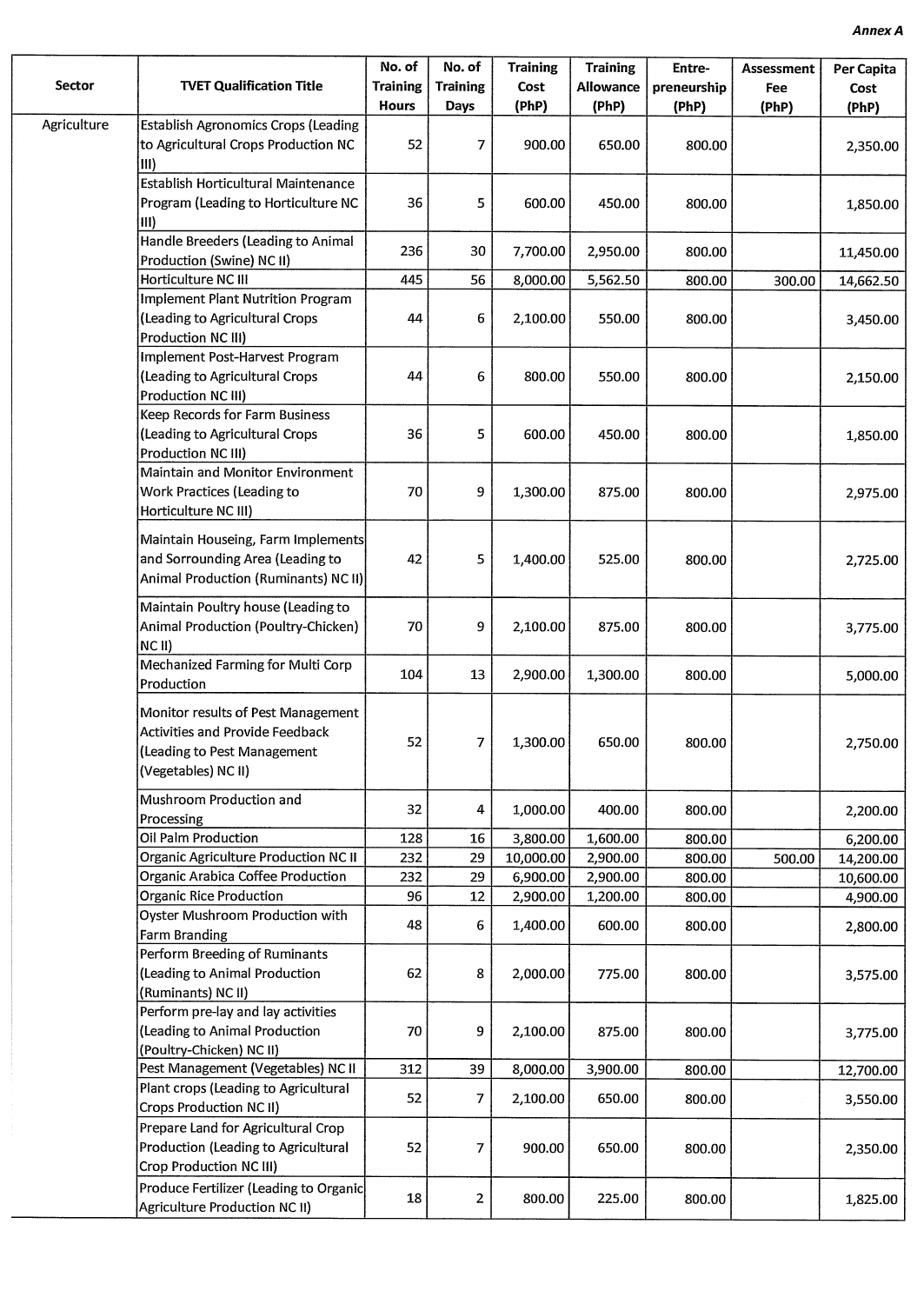| <b>Sector</b> | <b>TVET Qualification Title</b>                                                                               | No. of<br><b>Training</b><br><b>Hours</b> | No. of<br><b>Training</b><br>Days | <b>Training</b><br>Cost<br>(PhP) | <b>Training</b><br><b>Allowance</b><br>(PhP) | Entre-<br>preneurship<br>(PhP) | <b>Assessment</b><br>Fee<br>(PhP) | Per Capita<br>Cost<br>(PhP) |
|---------------|---------------------------------------------------------------------------------------------------------------|-------------------------------------------|-----------------------------------|----------------------------------|----------------------------------------------|--------------------------------|-----------------------------------|-----------------------------|
| Agriculture   | Produce Organic Concoction and<br><b>Extracts (Leading to Organic</b><br><b>Agriculture Production NC II)</b> | 64                                        | 8                                 | 3,400.00                         | 800.00                                       | 800.00                         | 500.00                            | 5,500.00                    |
|               | Produce Organic Fertilizer (Leading to<br><b>Organic Agriculture Production NC II)</b>                        | 64                                        | 8                                 | 800.00                           | 800.00                                       | 800.00                         |                                   | 2,400.00                    |
|               | Produce Organic Vegetable<br>(Ampalaya)                                                                       | 96                                        | 12                                | 4,100.00                         | 1,200.00                                     | 800.00                         |                                   | 6,100.00                    |
|               | Produce Organic Vegetable (Leading<br>to Organic Agriculture Production NC<br>$\mathbf{ii}$                   | 64                                        | 8                                 | 3,400.00                         | 800.00                                       | 800.00                         | 500.00                            | 5,500.00                    |
|               | <b>Produce Variuos Concoctions</b><br>(Leading to Organic Agriculture<br>Production NC II)                    | 24                                        | 3                                 | 1,000.00                         | 300.00                                       | 800.00                         |                                   | 2,100.00                    |
|               | Provide Forage (Leading to Animal<br>Production (Ruminants) NC II)                                            | 52                                        | 7                                 | 1,700.00                         | 650.00                                       | 800.00                         |                                   | 3,150.00                    |
|               | Raise Dairy Animals (Leading to<br>Animal Production (Ruminants) NC II                                        | 236                                       | 30                                | 7,700.00                         | 2,950.00                                     | 800.00                         |                                   | 11,450.00                   |
|               | Raise Meat Type Animals (Leading to<br><b>Organic Agriculture Production NC II)</b>                           | 42                                        | 5                                 | 1,400.00                         | 525.00                                       | 800.00                         |                                   | 2,725.00                    |
|               | Raise Organic Chicken (Leading to<br><b>Organic Agriculture Production NC II)</b>                             | 72                                        | 9                                 | 3,400.00                         | 900.00                                       | 800.00                         | 500.00                            | 5,600.00                    |
|               | Raise Organic Hogs (Leading to<br><b>Organic Agriculture Production NC II)</b>                                | 80                                        | 10                                | 3,400.00                         | 1,000.00                                     | 800.00                         |                                   | 5,200.00                    |
|               | Raise Organic Small Ruminants<br>(Leading to Organic Agriculture<br>Production NC II)                         | 64                                        | 8                                 | 1,300.00                         | 800.00                                       | 800.00                         |                                   | 2,900.00                    |
|               | Rice Machinery Operations NC II                                                                               | 232                                       | 29                                | 8,000.00                         | 2,900.00                                     | 800.00                         | 500.00                            | 12,200.00                   |
|               | Support Agronomic Crop Work<br>(Leading to Agricultural Crop<br>Production NC I)                              | 72                                        | 9                                 | 1,900.00                         | 900.00                                       | 800.00                         |                                   | 3,600.00                    |
|               | Support Horticultural Crop Work<br>(Leading to Agricultural Crops<br>Production NC I)                         | 72                                        | 9                                 | 1,900.00                         | 900.00                                       | 800.00                         |                                   | 3,600.00                    |
|               | Support Nursery Work (Leading to<br>Agricultural Crop Production NC I)                                        | 54                                        | 7                                 | 1,400.00                         | 675.00                                       | 800.00                         |                                   | 2,875.00                    |
|               | Support Nursery Work (Leading to<br>Agricultural Crops Production NC I)                                       | 72                                        | 9                                 | 2,100.00                         | 900.00                                       | 800.00                         |                                   | 3,800.00                    |
|               | Undertake Agronomic Crop<br>Harvesting Activities (Leading to<br>Agricultural Crops Production NC III)        | 36                                        | 5                                 | 600.00                           | 450.00                                       | 800.00                         |                                   | 1,850.00                    |
|               | Undertake Agronomic Crop<br>Maintenance Activities (Leading to<br>Agricultural Crops Production NC III)       | 40                                        | 5                                 | 700.00                           | 500.00                                       | 800.00                         |                                   | 2,000.00                    |
|               | Undertake Field Budding and Grafting<br>(Leading to Horticulture NC III)                                      | 70                                        | 9                                 | 1,300.00                         | 875.00                                       | 800.00                         |                                   | 2,975.00                    |
|               | <b>Undertake Propagation Activities</b><br>(Leading to Horticulture NC III)                                   | 70                                        | 9                                 | 1,300.00                         | 875.00                                       | 800.00                         |                                   | 2,975.00                    |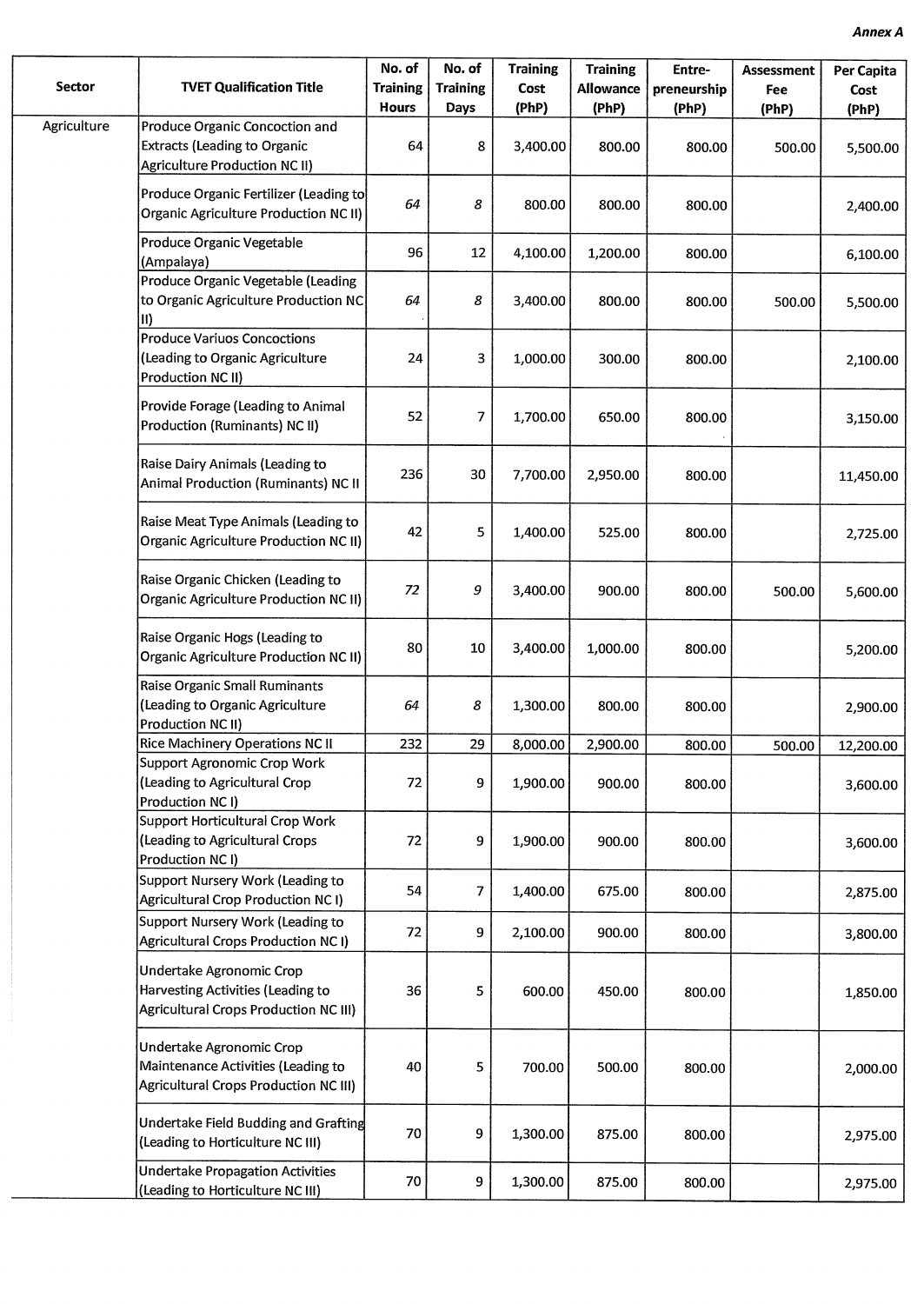$\Delta\tau$ t,

## Technical Education and Skills Development Authority CY 2018 Training for Work Scholarship Program (TWSP) Empowering Indigenous Peoples and Cultural Communities through TVET (Special Skills Training Program) QUALIFICATION MAP (QM)

### **QM Number.: Ex.: TINSP-QM-2018-0128-0001**

 $\sim 10^{-1}$ 

| (to be filled out by TESDA RO using the prescribed |  |  |
|----------------------------------------------------|--|--|
|                                                    |  |  |

Coding System for Approved OM)

**TVI's Email Address:** 

**Region Province/District Name of TV! TVI's Complete Address 11/I's Cellphone No.:** 

**TVI's Landline** 

|                                     |      | <b>Scholarship Grant Certificates (SGCs)</b><br><b>Serial Number</b> |                                               |         |                        | NTTC for WTR                               |                                |              | Indicative Date of Training &<br><b>Assessment</b> |                       |       |                                         |                                    | COSTING                           |                |                          |            |                                                |                                                 | TOTAL AMOUNT                                          |                                |                     |         |
|-------------------------------------|------|----------------------------------------------------------------------|-----------------------------------------------|---------|------------------------|--------------------------------------------|--------------------------------|--------------|----------------------------------------------------|-----------------------|-------|-----------------------------------------|------------------------------------|-----------------------------------|----------------|--------------------------|------------|------------------------------------------------|-------------------------------------------------|-------------------------------------------------------|--------------------------------|---------------------|---------|
| QM Qualification Code               | From | To                                                                   | Qualification Title/<br>Cluster of Competency | CTPRNo. | l Name of l<br>Trainer | Programs/TMC<br>for NTR Programs<br>Number | No. of<br>Slots<br>(per Datch) | End<br>Start |                                                    | Date of<br>Assessment | (PhP) | Training Cost   Assessment Fee<br>(PhP) | Entropre-<br>nuership Fee<br>(PhP) | Training<br>Support Fund<br>(PhP) | Toolkits (PhP) | Per Capita Cost<br>(PhP) | Cost (PhP) | Total Training   Total Assessment<br>Fee (PhP) | <b>Total Entrepre-</b><br>nuarship Fee<br>(PhP) | <b>Total Training</b><br><b>Support Fund</b><br>(PhP) | <b>Total Toolkits</b><br>(PhP) | Total Amount (PhP)  | Remarks |
| $\overline{u}$                      |      | m                                                                    | (4)                                           | i > 1   | 10 <sup>1</sup>        | $f^*$                                      |                                |              | 1101                                               |                       | (12)  | (13)                                    | (14)                               | (15)                              | (16)           | ${17=12*13*14*15*16}$    | (18=12*8)  | $(19 - 13 - 8)$                                | $(20-14*8)$                                     | $(21 - 15^{\circ}8)$                                  | $(22 - 16°8)$                  | (23-17+10+19+20+21) | (24)    |
| TWSP-QM-2018-<br>0128-0001-1        |      |                                                                      |                                               |         |                        |                                            |                                |              |                                                    |                       |       |                                         |                                    |                                   |                |                          |            |                                                |                                                 |                                                       |                                |                     |         |
| TWSP-QM-2018-                       |      |                                                                      |                                               |         |                        |                                            |                                |              |                                                    |                       |       |                                         |                                    |                                   |                |                          |            |                                                |                                                 |                                                       |                                |                     |         |
| 0128-0001-2<br><b>TWSP-QM-2018-</b> |      |                                                                      |                                               |         |                        |                                            |                                |              |                                                    |                       |       |                                         |                                    |                                   |                |                          |            |                                                |                                                 |                                                       |                                |                     |         |
| 0128-0001-3                         |      |                                                                      |                                               |         |                        |                                            |                                |              |                                                    |                       |       |                                         |                                    |                                   |                |                          |            |                                                |                                                 |                                                       |                                |                     |         |
| TWSP-QM-2018-<br>0128-0001-4        |      |                                                                      |                                               |         |                        |                                            |                                |              |                                                    |                       |       |                                         |                                    |                                   |                |                          |            |                                                |                                                 |                                                       |                                |                     |         |
| TWSP-QM-2018-<br>0128-0001-5        |      |                                                                      |                                               |         |                        |                                            |                                |              |                                                    |                       |       |                                         |                                    |                                   |                |                          |            |                                                |                                                 |                                                       |                                |                     |         |
| <b>TOTAL:</b>                       |      |                                                                      |                                               |         |                        |                                            |                                |              |                                                    |                       |       |                                         |                                    |                                   |                |                          |            |                                                |                                                 |                                                       |                                |                     |         |

Submitted by:

Recommended by:

Approved by:

School Administrator

Provincial Director

Regional Director

**Annex S**